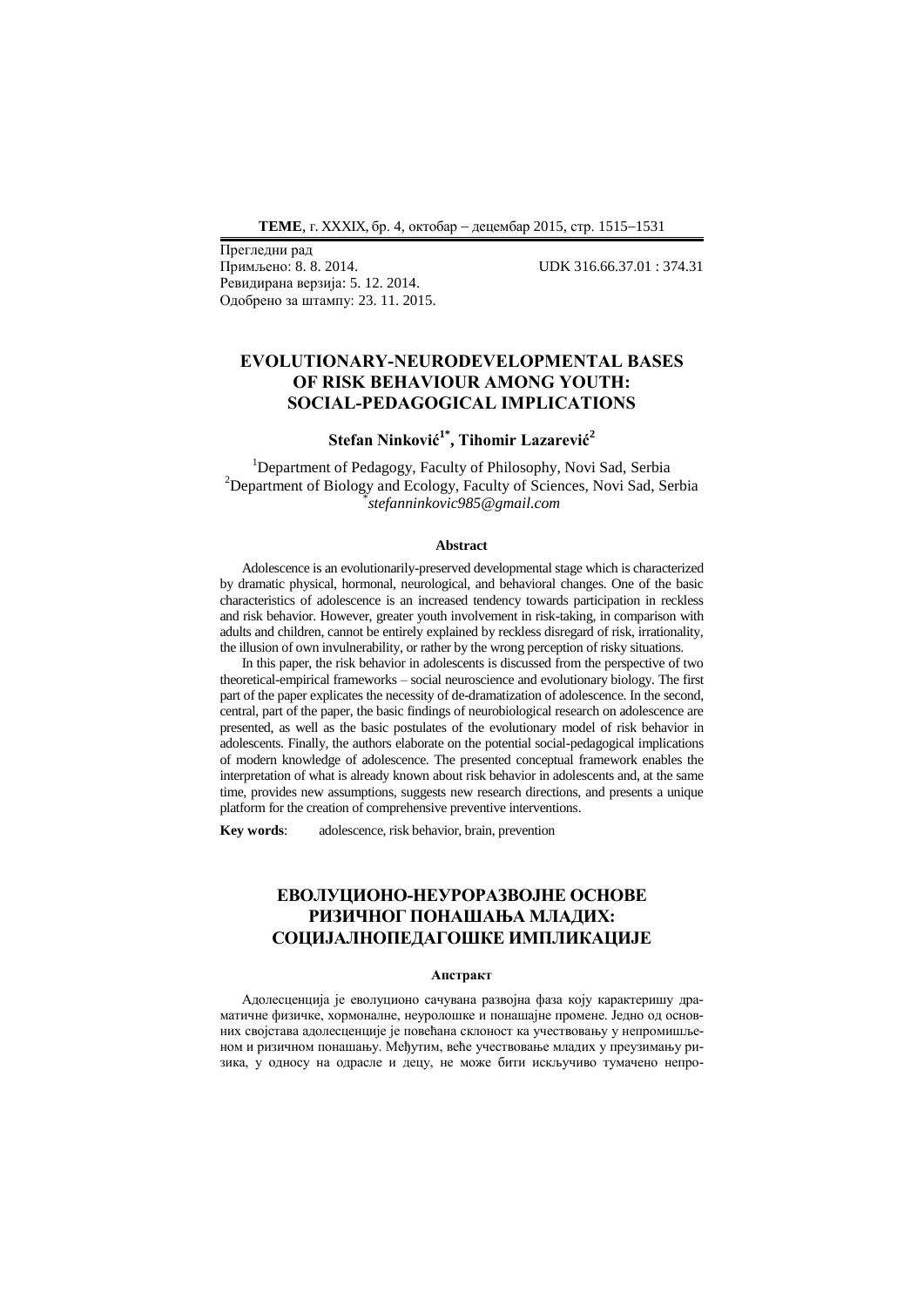мишљеним игнорисањем ризика, ирационалношћу, илузијом о властитој нерањивости, или пак погрешном перцепцијом ризичних ситуација.

У раду се из перспективе два теоријско-искуствена оквира - социјалне неуронауке и еволуционе биологије - дискутује о ризичном понашању адолесцената. У првом делу рада се експлицира неопходност де-драматизације адолесценције. У другом, централном делу рада представљени су основни налази неуробиолошких истраживања адолесценције, као и основни постулати еволуционог модела ризичног понашања адолесцената. Коначно, аутори елаборирају потенцијалне социјалнопедагошке импликације савремених сазнања о адолесценцији. Представљени концептуални оквир омогућава интерпретирање онога што се већ зна о ризичном понашању адолесцената, и истовремено нуди нове претпоставке, сугерише нове правце истраживања и представља јединствену платформу за креирање свеобухватних превентивних интервенција.

**Кључне речи**: адолесценција, ризично понашање, мозак, превенција

## *INTRODUCTION*

One of the most intriguing questions when it comes to studying adolescent behavior is why teenagers are more inclined to behave in a risky manner. Most of the preventive programs, based on the assumption that adolescents are irrational and reckless, have failed, so further scientific and practical research ensued (Steinberg, 2008). While the researchers attempt to realize the role of social-emotional correlates in the risk behavior of adolescents, practitioners aim to find more effective preventive interventions.

This paper is explicitly dedicated to studying the phenomenology of adolescent risk behavior. The risky behavior of adolescents will be discussed from the perspective of two theoretical and empirical frameworks – social neuroscience and evolutionary biology. The analysis of socialpedagogical implications of the evolutionary neurodevelopmental model is intended for everyone interested in prevention of negative outcomes and in encouragement of positive youth development.

## *DECONSTRUCTING STEREOTYPES ABOUT ADOLESCENCE*

The term "adolescence" is defined as the period of life which begins with puberty and ends with maturity. However, adolescence is more than just the process of growing up; it is also a period of transition. The social life of adolescents is specific. When compared to children, adolescents spend more time with their peers than they do with their parents (Somerville, Jones, & Casey, 2010). Digital communication between peers also reaches its peak; internet, text messages, and social networks are used more frequently. This increase in communication between peers does not occur only in the human society: "adolescent" rats also spend more time playing with their peers than adult rats do (Doremus-Fitzwater, Varlinskaya, & Spear, 2010). In other words, the development of numerous mammal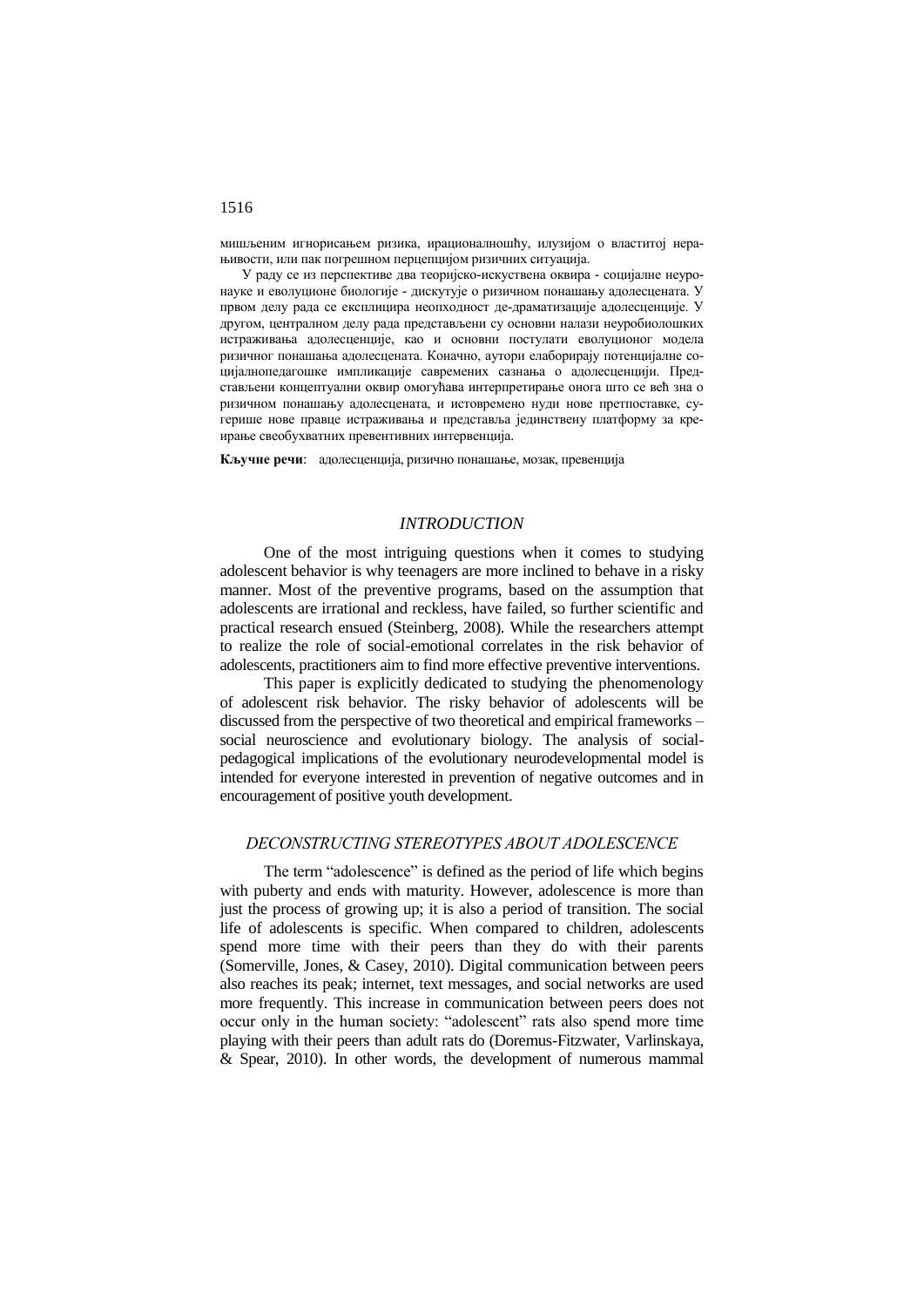species goes through the ontogenetic transition from being young and dependent to becoming independent adults.

Since the beginning of the  $20<sup>th</sup>$  century the implicit and/or explicit goal of scientific studies of adolescence was to describe, explain and predict problematic behavior of adolescents (Steinberg & Morris, 2001). Studies on problems in adolescent behavior are still dominant, despite the appeals for adolescence to be "de-dramatized", despite constantly emphasizing that adolescence is not the period of "normative incidents" and despite the empirical evidence that most teenagers overcome the challenges of this period without major social, emotional, or behavioral difficulties (Arnett, 1999). We are accustomed to seeing adolescence as a problem. The negative consequences of perceiving adolescence in such a way are reflected in authoritarian parenting, on one hand and paying insufficient attention to the teenagers with serious problems who require professional help, on the other hand. However, the more we know about the uniqueness of that period in life, it becomes clearer that adolescence might be an adaptive or even a highly functional period. One of the examples that can support this is the process of human evolution.

Humans have fewer offspring when compared to many other mammals, which results in their taking more care about their children. It also takes them more time to reach maturity. The feature of extended learning period and achieving maturity (adolescence) later than other mammals has persisted through evolution and it is favored by the natural selection, because it is obvious that humans were given a certain advantage when compared to other species. After all, different human species lived and died during the evolution process, but the ones with superior mental capability survived, even though they might have been physically weaker. From the evolutionists' point of view, adolescence is a crucial period for achieving physical, mental, and physiological maturity. The biggest neurohumoral changes happen in the period of growing up, so it is time for scientists to start reconsidering their assumptions about the period of "raging storms and stress".

Adolescents really do take risks. Some authors point out that the youth who are not prone to antisocial behavior during the adolescent period start to behave in the same way as their delinquent peers, in order to gain a prestigious position in the group (Moffitt, 1993). Adolescence is also the period of new social challenges such as greater academic stress, increased sensitivity to social evaluation, and establishment of balance between immediate pleasures and long-term goals. Under the influence of sex hormones adolescents reach a period of social reorientation, which motivates them to form friendships, to attract romantic partners, and to gain a prestigious position in the group (Forbes & Dahl, 2010). Activation of the above mentioned motivational tendencies can have positive effects: exploration of new social environments leads to acquisition of new skills and abilities. The emotional intensity during adolescence intertwines not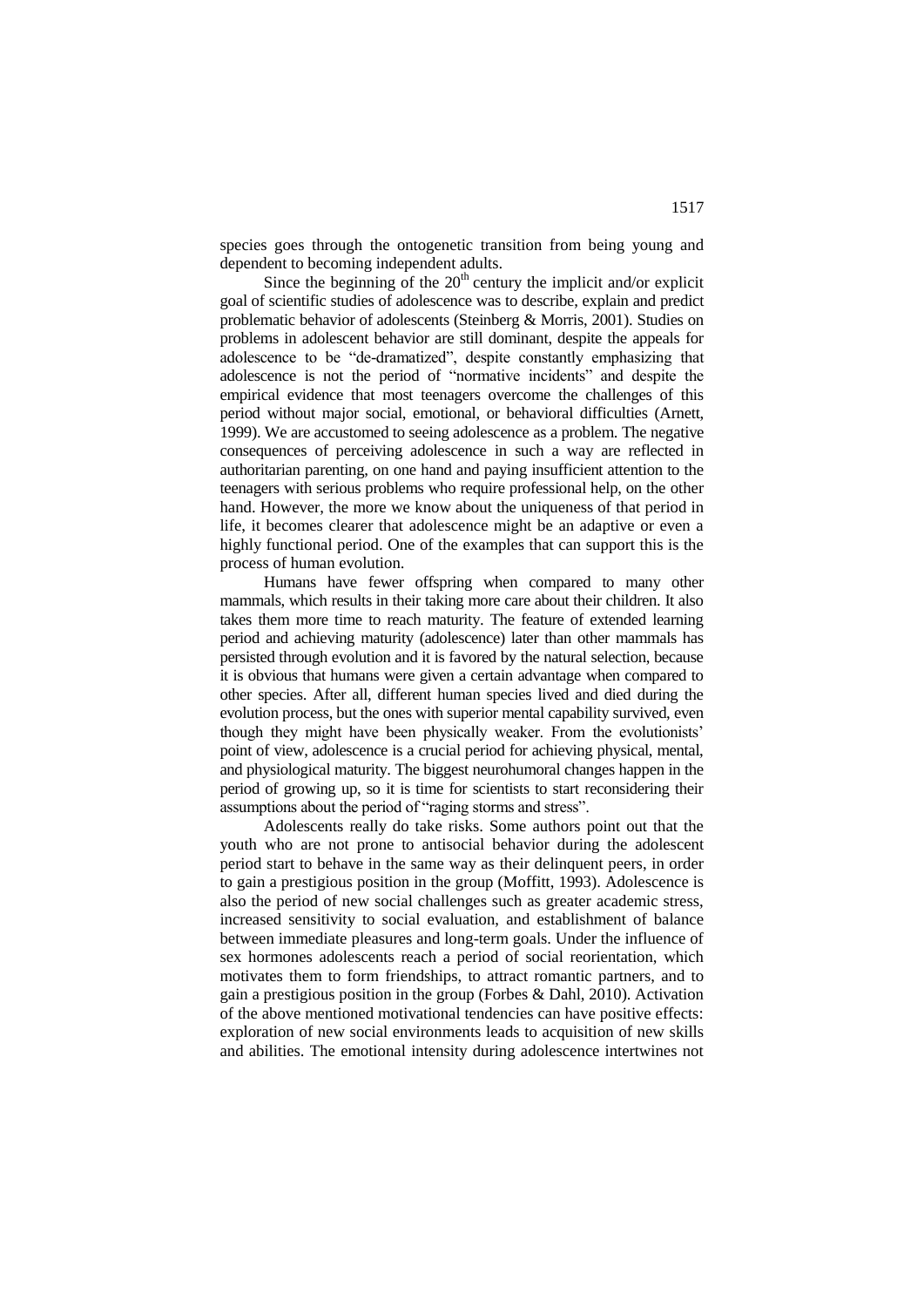only with social and romantic interests, but also with the passion for art, sport, and music. On the other hand, stronger social and romantic tendencies, alongside the increased need for sensation seeking, may contribute to a wide range of risky behaviors.

The behavioral changes that characterize adolescence, such as enhanced interaction among peers, risky behavior, and a search for new experiences, are evident among different species (Doremus-Fitzwater et al., 2010). It seems that these characteristics have evolved in order to make finding new territories, sexual partners, and food easier. Considering that adolescence is a period when we acquire new skills, increased sensation and experience seeking was evolutionally preserved because of its adaptive value (Spear, 2000).

Adolescence is characterized by an increased tendency towards risky behavior such as: use of psychoactive substances, unprotected sex, and inflicting of injuries upon others. Why do adolescents exhibit risktaking tendencies? Risky behavior of adolescents cannot be explained by their inability to realize potential consequences of such behavior (Reyna & Farley, 2006). Contrary to conventional belief, Steinberg (2008) states that adolescents are completely aware of their vulnerability and harmfulness of such behavior. Therefore, if teenagers are aware of the risk they are taking, why are they so prone to taking it? It seems that they take risks because their value of risk versus reward is different, not because they are not aware of the danger.

The presented facts certainly suggest that adolescence is a period full of conflicts with parents, negative emotions and risky behavior (Arnett, 1999). However, it is important to emphasize that the majority of adolescents are not unhappy and that they go through this period comfortably and without any major problems (Arnett, 1999; Steinberg, 2008). The fact that most adolescents make rational decisions and that they have no problems in controlling their emotions is easily neglected. A frequent mistake which is made when adolescent behavior is analyzed is that we tend to neglect processes which take place in the center which coordinates all other activities (social behavior, emotions, sexual behavior, and motivation), the brain. In addition to the brain, the endocrine system also plays an important role, specifically the hypophysis as the central endocrine gland, which is connected to the hypothalamus via a small tube called the pituitary stalk. The hypothalamus is the most important integrative center of the nervous and endocrine systems.

### *NEURODEVELOPMENTAL MODEL OF ADOLESCENT BEHAVIOR*

Each period of individual human development is specific in its own way. However, it seems that adolescence causes the most significant changes in behavior, when compared to any other period in life. Although the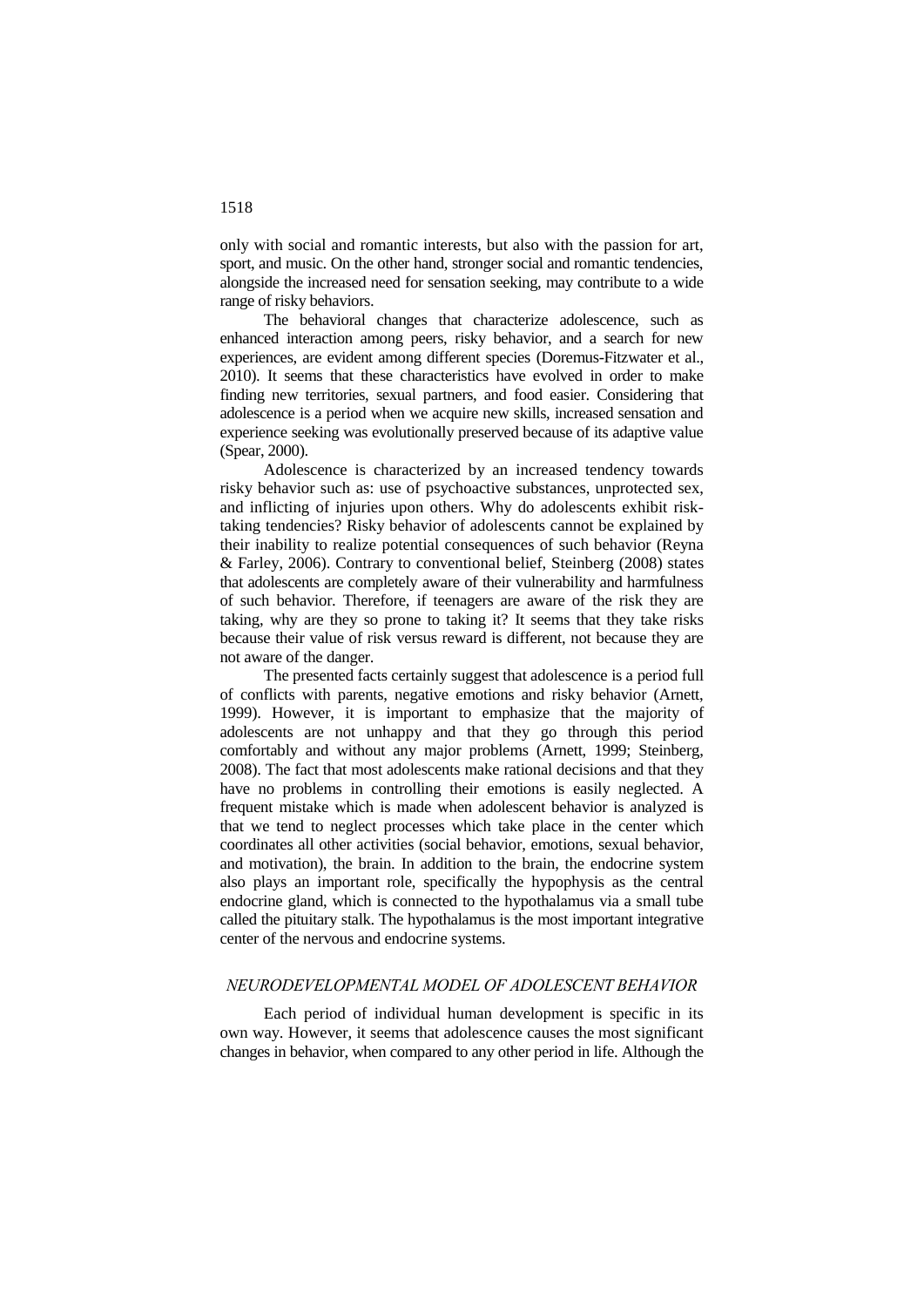social behavior of adolescents might seem strange and often unacceptable, it is quite understandable when all the facts, which point to physiological changes that are happening in the body of adolescents, are taken into account. These changes are not another western "invention", as they have a firm foothold in the evolution of the human race, since these were happening thousands and millions of years ago.

A group of researches in New York (Somerville et al., 2010) developed an influential neurobiological explanation of typical adolescent behavior. The fundamental premise of this model is that adolescence is a period of neurological imbalance is caused by relatively early maturity of subcortical regions of the brain and relatively late maturation of the prefrontal cortex. Based on these neurophysiological characteristics of adolescence, in the emotional context, the more mature limbic system will win over the relatively immature prefrontal cortex. Of course, if the cognitive control and immature prefrontal cortex were the sole cause of risky behavior, children would be even more inclined to behave in this way. However, we know that this is not the case. Rapid maturing of the limbic system and hormonal imbalance are the primary causes of the increased presence of risky behavior in adolescence. This model does not imply that adolescents are incapable of making rational decisions. In fact, the truth is that the benefits of risky behavior, e.g. approval by peers, are valued over the risk that was taken (Steinberg, 2008).

Important parts of the central nervous system which affect the way we perceive the environment and our behavior are the limbic system and the prefrontal cortex of the forebrain. The limbic system includes the limbic cortex (the oldest part of the forebrain cortex), and associated structures such as the amygdaloid nuclei (amygdalae), the hippocampus, the septal nuclei, parts of the thalamus (anterior nucleus of the thalamus), and the hypothalamus. Even though each component of the limbic system performs a certain role, they are connected by pathways and they influence each other. The limbic cortex participates in imitating emotions, shaping motivational tendencies, learning, and memory. The amygdaloid nuclei act as "an alarm in our body" because they are responsible for aggression, fear, rage, and anger. If the amygdaloid nuclei are destroyed, the sense of fear is lost. Monkeys are a good example because they are very afraid of snakes, but this fear disappears with an amygdala nucleus lesion (Kovačević, Kostić, Andrić, & Zorić, 2005). In addition to these roles, amygdaloid nuclei are important for social interaction. In another experiment with monkeys whose amygdaloid nuclei were destroyed, it was confirmed that they reacted the same towards inanimate objects and living beings, so this syndrome was named "psychic blindness" (Uljarević & Nešić 2008). The septal nuclei have a role in experiencing pleasant emotions, and if they suffer a lesion, the person suffers many emotional disorders, including apathy and emotional instability. The hypothalamus is responsible for emotional and reproductive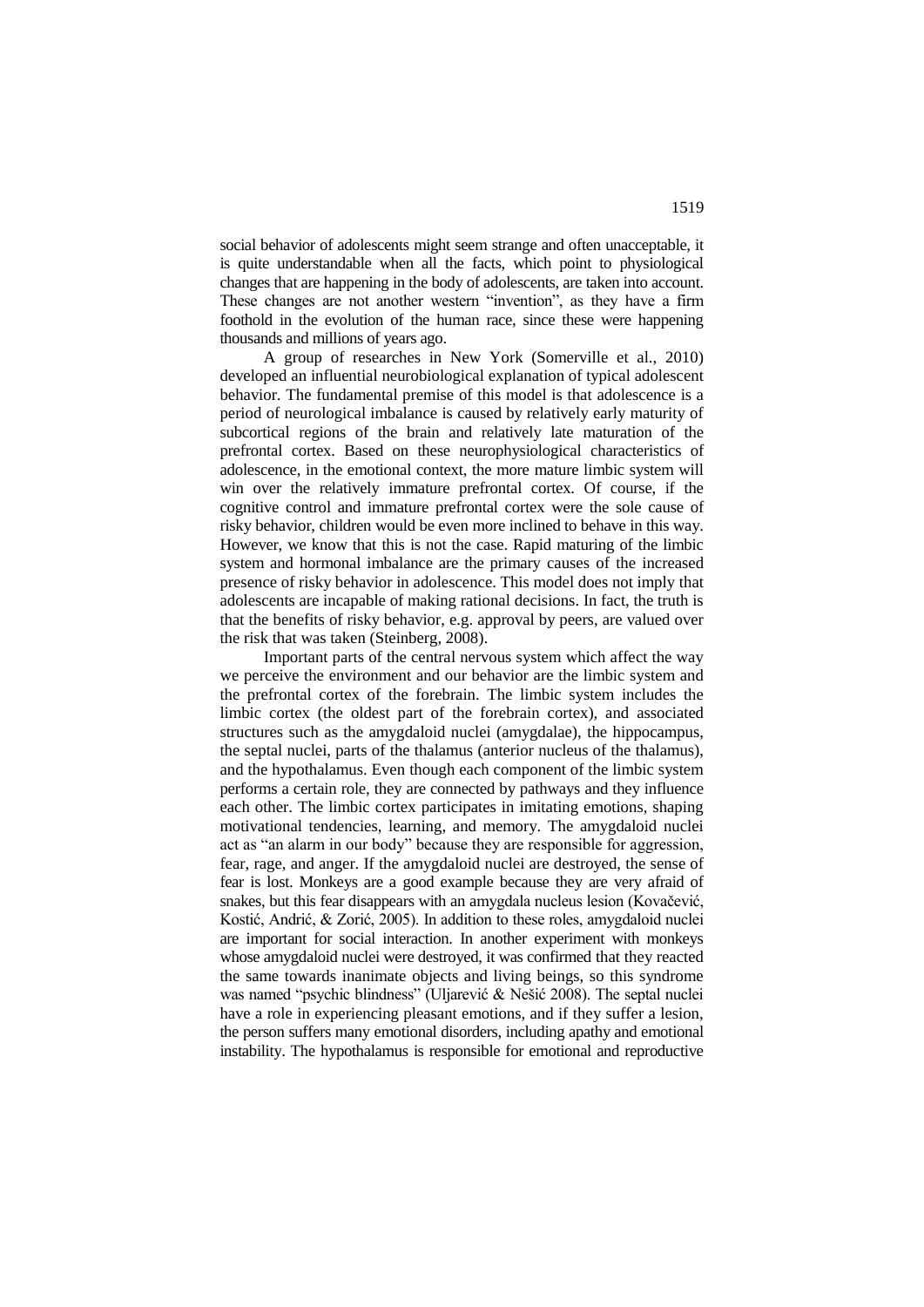behavior. It is very important because it controls the pituitary gland that produces hormones which control other endocrine glands, which is of crucial importance for normal functioning of the metabolism and for emotions.

The prefrontal cortex plays an important role in our memory. For a long time the prefrontal cortex was considered to have an important role in short-term memory, but some more recent studies have shown that the prefrontal cortex plays a role in different types of memory, including longterm memory (Luna, Padmanabhan, & O'Hearn, 2010). The prefrontal cortex is also known as the "executive brain". The information that our body collects with all the senses, partially processed and interconnected, reaches the prefrontal region of the brain via nerve fibers. Owing to the complex twoway communication between the prefrontal cortex and the lower parts of the brain, we receive information crucial for our ability to make decisions, to plan, to think logically, and to feel and experience what we call personality, as well as the features and abilities which make us social, communicative beings (Somerville et al., 2010).

It seems that among adolescents, different trajectories of the amygdaloid and septal nuclei, in relation to the control regions in the prefrontal cortex which mature later, result in inappropriate self-regulation of behavior. The difference between the maturation of the emotional system (limbic system) and control systems (prefrontal cortex) is probably the key neurological disharmony that leads to the unique behavioral profile of adolescents.

Human brain goes through intense development before birth and a few years after birth, but its development does not stop there, as it was previously thought. Brain scans show changes in the prefrontal cortex in the thirties and even in the forties. This may explain why adults sometimes act like teenagers, why they get angry or make a scene if something does not go the way they wanted, and why some people remain socially maladjusted even after their teenage period (Blakemore, 2008).

The volume of gray matter of the cortex, including the prefrontal cortex, increases in early childhood and reaches its peak in early adolescence. Boys reach that peak slightly later than girls, probably because boys reach puberty several years later than girls. During adolescence, the volume of gray matter suddenly decreases, which is a very important developmental process. Gray matter of the brain contains the bodies of nerve cells and the connections between nerve cells (synapses), so this decrease in gray matter volume is seen as elimination of unwanted and superfluous synapses, which is called synaptic pruning (Blakemore, 2008).

This process is not completely autonomous and it partially depends on the person's environment. After this process, the synapses which are used become stronger, and those which are not used in that particular environment are removed. It is a period in life when the brain is particularly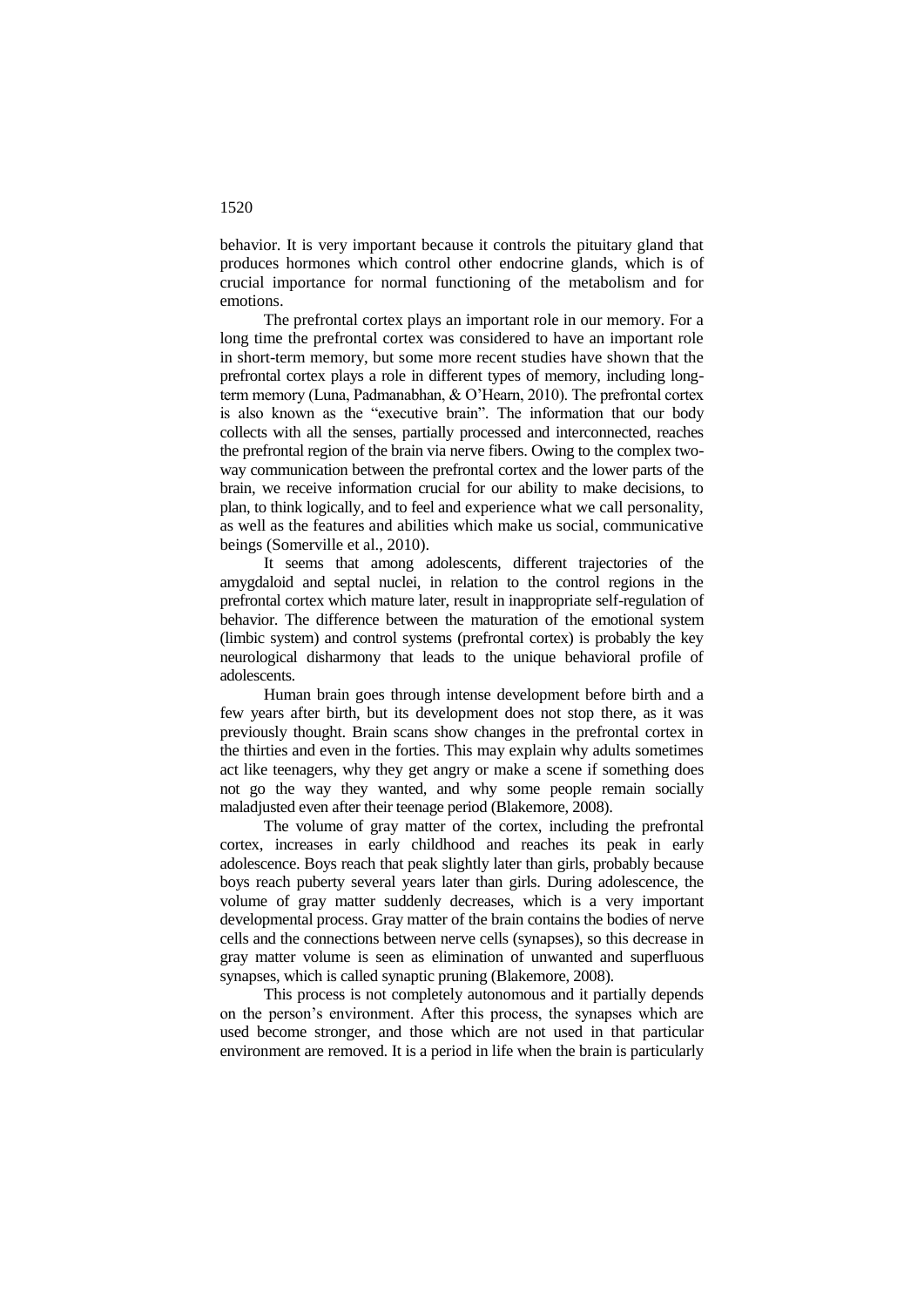adaptable and easy to form, so it is a good period to express creativity and to learn. What is sometimes seen as a problem with adolescents (increased risk-taking, impulsiveness) should not be stigmatized. In fact, it reflects the changes that are happening in the brain, which provide an excellent opportunity for education and social development.

Adolescents are far more likely to use psychoactive substances, change sexual partners, partake in violent behavior, or be in a fatal car accident than people who are older than twenty-five. Such behavior does not represent a caprice, but the discrepancy between the different centers in the brain, which is particularly evident in this period of life. The experiments conducted on monkeys showed that around 35% of the brain structure is the so-called centers for reward, and about 5% of the brain consists of centers for punishment. Other parts of the brain (about 60%) are unrelated to these systems. If the electrodes stimulate the centers for reward, the person feels happiness and delight and will be very happy to have this stimulation repeated; if the electrodes stimulate the centers for punishment, people feel fear or panic, and they will try to avoid the restimulation of these centers however they can (Kovačević et al., 2005).

It is interesting that psychoactive substances stimulate the centers for reward, so, even though they know that these substances are harmful to their health, people have a need to take them again and thus become addicted to these narcotics. With adolescents this problem is even more evident, because the prefrontal cortex is not yet fully matured, hence the absence of "the voice of reason", which most adults have.

From the standpoint of physiology, puberty begins with the awakening of the diffuse neuronal network with gene expression for the precursor of the gonadotropin-releasing hormone (GnRH). The protein encoded with this gene is secreted and torn apart in order for the luteinizing-releasing hormone and inhibiting prolactin-releasing hormone to appear (Nešić, Kostić, Nešić, & Čičević, 2013). The luteinizing-releasing hormone stimulates the release of luteinized hormones (LH) and folliclestimulating hormone (FSH), which are important for reproduction, whereas GnRH stimulates the growth of gonadal hormones, i.e. testosterone, estrogen, and progesterone during different stages in the process of maturation of the eggs, ovary, and uterus of women. These hormones are the end point of the hormonal cascade, which begins in the brain with the release of GnRH, which stimulates the release of FSH and LH (Nešić et al., 2013).

Continuous hormone release is characteristic of men and cyclic release is typical of women. In addition to sex determination and primary characteristics of the male sex, testosterone affects the production and maturation of sperm and the behavior of individuals. Testosterone is also present in women, but in considerably smaller quantities. This hormone increases the sexual libido, and since it is intensively secreted during puberty, it can be partially held responsible for risky behavior (unprotected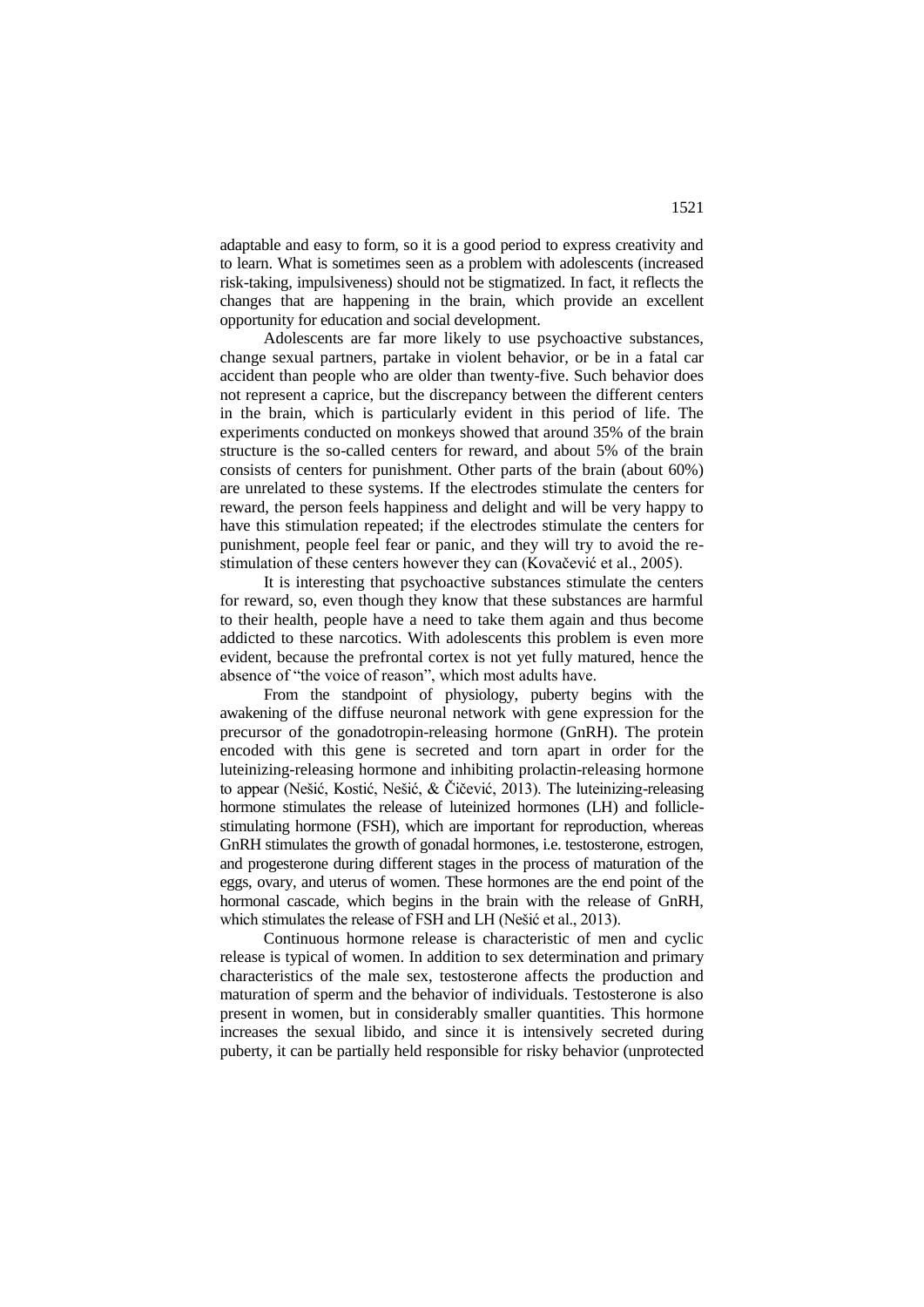sex) and aggressiveness in adolescents. The general attitude of the majority is that men are more aggressive than women. The influence of culture and the expectation of how each gender should show aggression vary in relation to whether someone is male or female. However, these expectations are based purely on biological differences between the sexes. Experiments conducted on castrated rats, which became calmer after the intervention, have shown that aggression and sexual activity return to normal if they are injected with testosterone. On the other hand, the opposite happened when the rats were injected with the female sex hormone (estrogen) (Kovačević et al., 2005). In contrast to testosterone, the female sex hormone progesterone affects romantic feelings. Watching romantic movies, for example, raises the level of progesterone in the body by multiple times. The overall conclusion would be the following: male sex hormones increase the expression of aggressive behavior, while female sex hormones have the opposite effect. Of course, this rule does not always apply, especially not for humans, where the factor of experience or learning can greatly modify aggressive behavior.

In addition to sex hormones, many other hormones affect the social behavior of adolescents. Oxytocin, which stimulates the uterine muscles to contract during childbirth, also affects social bonding. Prolactin, a hormone which enables women to produce milk, has also been found in greater quantities in men who have a good bond with their children. Lower levels of cortisol, known as the "stress hormone" were found in boys with severe antisocial behavior. Two thyroid hormones (thyroxine and triiodothyronine) affect our mood, so people who have low or high levels of these hormones can have major problems with their temper (Andrić et al., 2006).

Another endocrine gland plays a very important role in the behavior of adolescents – the pineal gland. It secretes the hormone melatonin, which has a sleep-inducing effect. This gland is well developed in the young, which explains their need to sleep longer. Later in life, due to calcification, this gland starts to collapse and that explains why adults need less sleep than children.

In addition to the pineal gland, other endocrine glands also affect the circadian rhythm, which gives adolescents some additional abilities which adults do not have. The pituitary gland secretes the adrenocorticotropic hormone (ACTH), which affects the secretion of adrenal hormones – glucocorticoids (primarily cortisol). On the other hand, the core of the adrenal gland secrets increased levels of adrenaline. When it comes to humans, the intensity of ACTH secretion is the highest early in the morning (4 a.m. to 10 a.m.) and the lowest in the evening. Circadian rhythm of ACTH secretion is accompanied by secretion of cortisol. If the day (waking state) is extended to more than 24 hours, which is not a rare occasion when it comes to adolescents, the adrenal cycle and secretion of glucocorticoids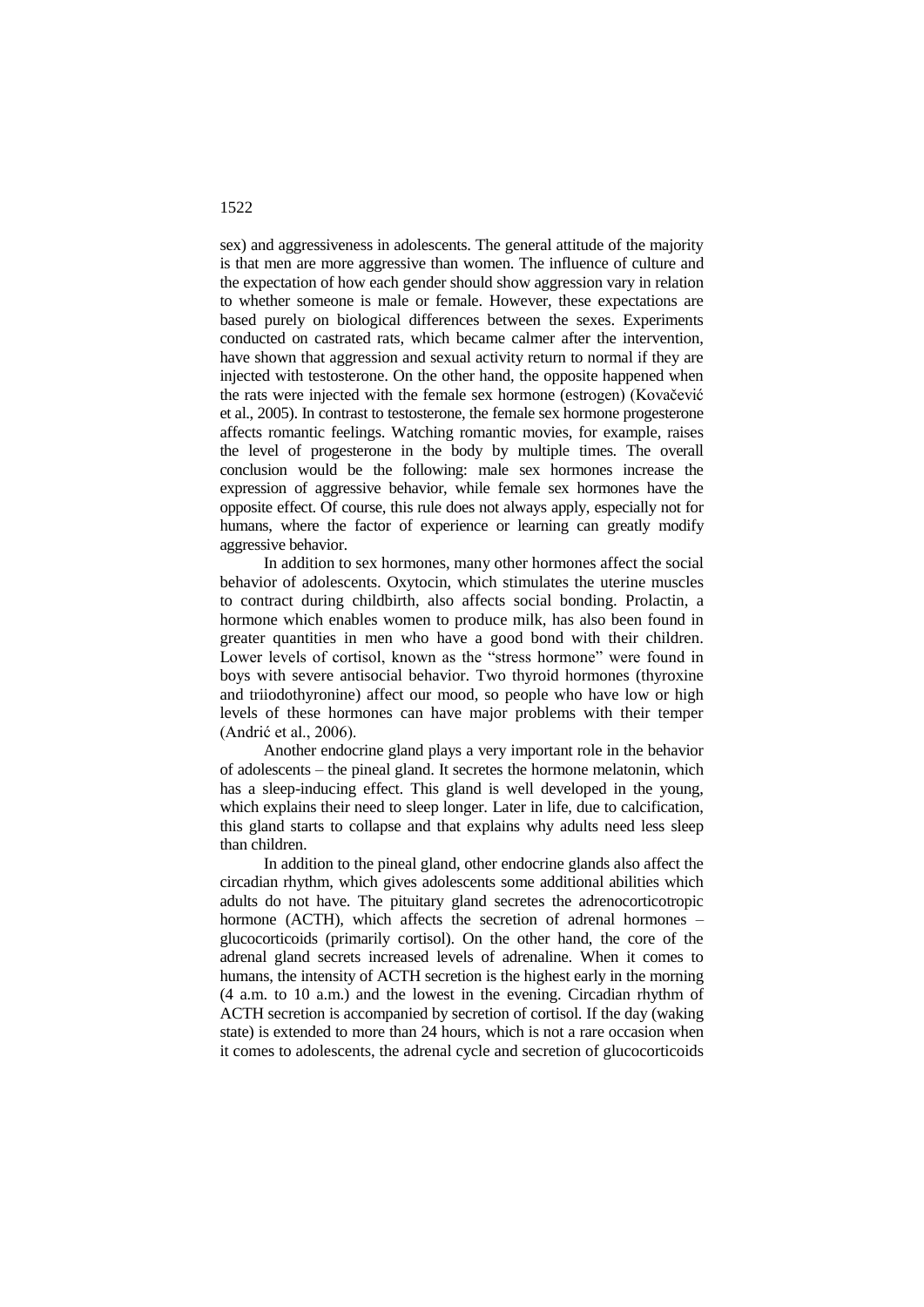is also extended, but ATCH still retains the same pattern of secretion (Andrić et al., 2006). This partially explains their need for excitement, because they are much more exposed to adrenaline than adults, which causes new stressful situations.

### *THE EVOLUTIONARY BASIS OF ADOLESCENT RISK BEHAVIOR*

Adolescence represents an evolutionarily preserved stage of development of the individual, characterized by specific changes, which may represent ontogenetic adaptation which enables independent survival. From the evolutionary perspective, the main function of adolescence is to reach the reproductive ability in order for genetic information to be transferred to our offspring. Sexual desire culminates in this period so adolescence is a period of competition with the aim of attracting a partner.

Even though risky behavior of adolescents poses a problem, pointing to the dysfunction of risk-taking cannot be considered an adequate basis for effective preventive activities (Frankenhuis & Del Guidice, 2012). In other words, the tendency to ignore the expected benefits of risk-taking prevents us from understanding why adolescents behave in that way. Moreover, it is clear that some types of social behavior which may result in long-term losses (unemployment, disability, or death) at the same time lead to quick "rewards" (popularity, more partners, sex at an earlier age). Aggression, early sexual activity, delinquency, and other types of risky behavior may have their evolutionary function.

Evolutionary biologists have developed a theory of life history (Life History Theory) in order to explain how and why living organisms, including humans, distribute their inherently limited resources (Ellis, Figueredo, Brumbach, & Schlomer, 2009). In the meantime, this theoretical concept has become very useful in explaining social behavior of people (Ellis et al., 2012). The basic idea of this theory is that all organisms are faced with trade-offs, because there are limited resources available, so the focus can be only on the most important goals. For example, the time spent on the job cannot be devoted to sleep; energy invested in parenting cannot be spent on meeting new partners. When and how a person distributes the resources at their disposal is their own life strategy. Analogous to the bank account, slow life strategies focus on saving money, while fast ones are focused on spending the money in a way which enables the transfer of the investor's genes. However, saving money is not a goal in its own right, meaning that slow life strategies are not focused on growth, development, and learning. Investing is an investment in future reproduction.

From the evolutionary perspective, faster life history strategies are primarily the result of the readiness of our brain (due to natural selection) to react to the relevant signs from the environment. According to Boyce and Ellis, conditional adaptation is a mechanism which recognizes and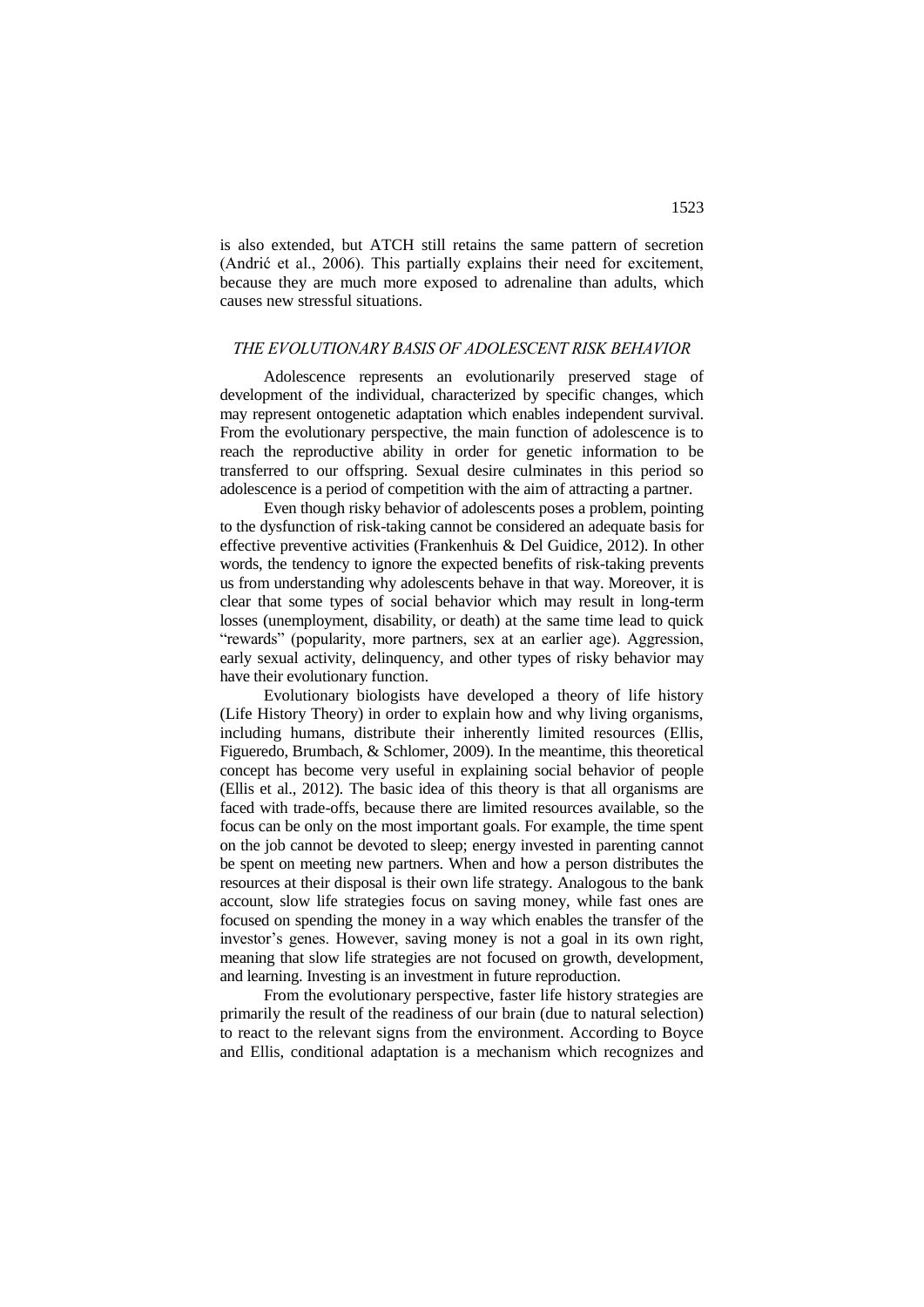responds to the specific characteristics of the environment, characteristics that have proven themselves reliable in predicting the nature of the social and physical world in which the children will grow up and which leads developmental trajectories which reliably correspond to those characteristics during the history of natural selection of our species (Boyce & Ellis, 2005). There were numerous examples during the process of evolution which support this idea. Thus, for example, an animal whose lifetime is short or whose living conditions are unfavorable (lack of food, frequent illnesses, and unstable climatic conditions) has a high reproductive potential, because the possibility of survival is small. High reproductive potential prevents the species from becoming extinct.

These rules also apply to humans, and when it comes to adolescents, the basic hypothesis is that negative environmental conditions contribute to the development of faster life history strategies (risky behavior). In this regard, the relevant environmental signs are living in poverty, exposure to violence, authoritarian parenting, and going to funerals several times during adolescence (Ellis et al., 2012). In other words, in unpredictable and dangerous environments, planning and investing in a secure future will not ensure the final goal, which is reproduction. Investing energy in the longterm goals is not profitable if the person is growing up in an environment where people do not live very long. In this regard, from the evolutionary point of view, faster life history strategies such as conceiving a baby during adolescence, risk behaviors, and discarding the future are reliable developmental responses to environmental signals that life is short and that future outcomes cannot be controlled or predicted.

Unlike traditional diathesis – stress theory, the theory of biological sensitivity implies that increased vulnerability to negative environmental impacts is at the same time a great opportunity for the achievement of developmental benefits in environments which are stimulating and rich in resources (Ellis, Boyce, Belsky, Bakermans-Kranenburg, & Van Ijzendoorn, 2011). Stressful environment does not hinder development as much as it directs and regulates it in the direction of strategies which are adaptive in stressful situations (or at least the ones which were adaptive during the evolutionary history of the humankind). Conditional adaptation is the basis of survival and reproductive strategies, so it enables competent functioning in different environments. For example, according to the theory of life history, the child's brain and body tend to respond to dangerous environments with faster development and life-style "here and now" (Ellis et al., 2009). From this perspective, adolescents who respond to dangerous environments through various forms of risky behavior (smoking, sex, drugs, and alcohol) are not less functional than adolescents who grow up in supportive environments and develop completely different behavioral patterns (Ellis et al., 2011).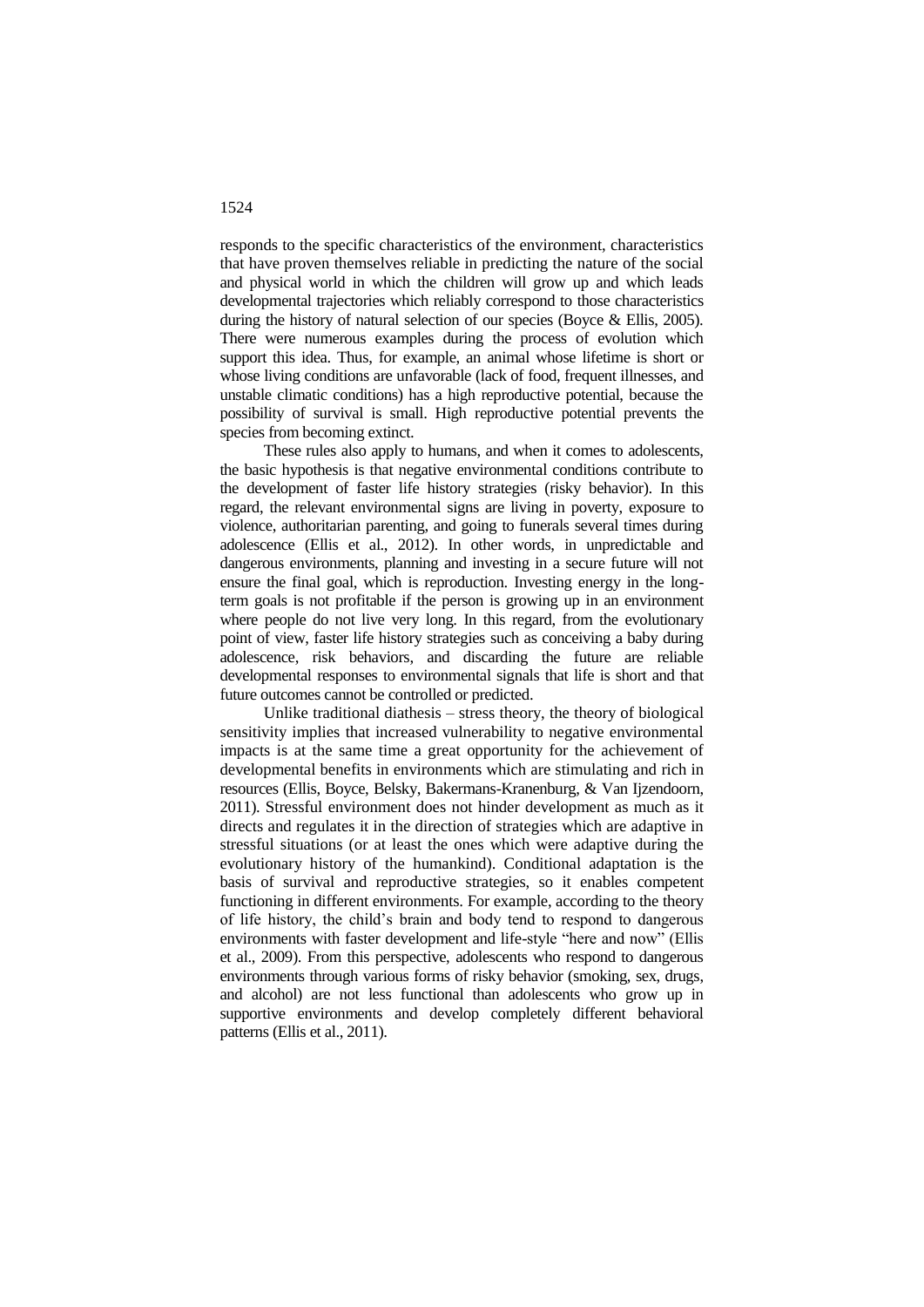The evolutionary approach to human development implies that gender differences in risk behavior culminate in adolescence. Gender differences in adolescent aggressive behavior can be explained by the principles of sexual selection. Within intrasexual selection (competition between individuals of the same sex, usually males, because the female is the limiting factor) there are different competitive confrontations, which represent all forms of behavior when the two individuals of the same sex meet (males fight for females) and competitive exploitation, and when there is no direct contact between the males, i.e. when they compete for the female by producing different sounds or performing a dance (mating dance). The most successful male will gain access to the female. These rules also apply to humans. During adolescence men resort to similar strategies in order to attract the attention of the opposite sex (competition in different sports and being witty); likewise, physical conflicts are not rare.

Intersexual selection is the interaction between individuals of different sexes, where the female usually plays a more important role, because in most cases she is the one who chooses. In the direct selection of partners, the females choose big, strong, and aggressively looking males, since they leave the strongest impression of good health. In the indirect selection of partners, females resort to different strategies to make sure that the male they choose is the right choice for their offspring. One strategy is to alert the dominant male in order to show that they are ready to mate. In this process, the females often resort to the strategy of playing hard to get in order to test the durability and the determination of the male. Women resort to similar strategies of indirect aggression such as gossiping, spreading rumors, and showing intolerance of their sexual rivals (Vaillancourt, 2013).

According to these facts, the conventional explanations of adolescent behavior are not sufficient for understanding this period of development. Seemingly, adolescent behavior is often irrational, reckless, and sometimes even extreme. However, the evolutionary perspective reveals the deeper motives and functions of risky behavior. Evolutionary biology does not imply that certain types of behavior are "good" or "bad", just as it does not imply that the slower life strategies are necessarily superior. Simply put, social behavior associated with different life strategies reflects the mechanisms designed to "get the most" out of one's circumstances.

#### *SOCIAL-PEDAGOGICAL IMPLICATIONS*

The paradox of adolescence  $-$  in the healthiest period of our life we develop a tendency towards endangering our own health – creates campaigns whose goal is to inform young people about the harmful consequences of risky behavior (Dahl, 2004). There are numerous educational programs throughout the world and all of them have the same goal, which is to make young people wiser. Although it is true that the situation would be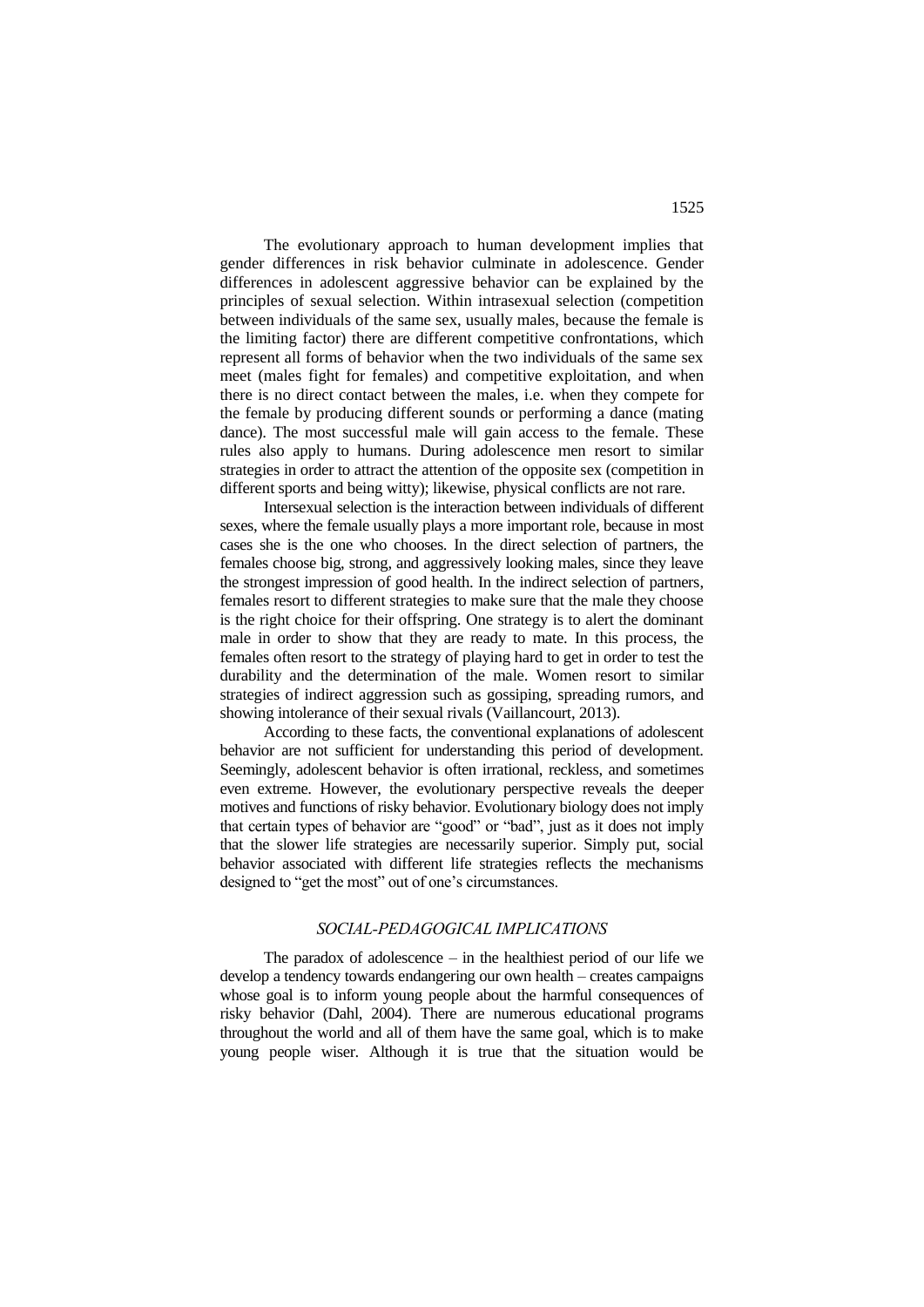significantly more difficult if there were no educational interventions, there is a growing corpus of empirical evidence which indicates that educational programs are effective in improving knowledge, ineffective in improving the behavior of adolescents (Steinberg, 2008). The paradoxical fact that young people are usually aware of the risks they are exposed to leaves practitioners and scientists with no other choice but to continue in their efforts to design effective preventive interventions.

From the evolutionary perspective, early sexual activity, dropping out of school, or spending time with antisocial peers constitutes the development of reliable answers to environmental conditions (Ellis et al., 2012). The evolutionary approach can be contrasted to the developmental psychopathological model, which interprets socially undesirable and/or individually harmful behaviors as dysfunctional and deranged (Frankenhuis & Del Guidice, 2012). Instead, from the evolutionary perspective, an effective intervention means understanding the function of risk behavior in the context of adolescents' life.

Risky behavior can be adaptive, depending on what the person has experienced earlier in life, as well as on what they are likely to experience in the future. It is known that exposure to stress paradoxically affects the increased secretion of hormones which cause early puberty (Boyce & Ellis, 2005). Puberty usually starts earlier if the parents are often ill, they are addicts, or if they are divorced. The theory of evolution offers an explanation: our ancestors, who lived in a stressful environment, had to increase their reproductive success and they did it by accelerating physical maturation and initiation of sexual activity. In Western societies, the main indicator of severity and unpredictability of the social environment is the low socioeconomic status of the family (Ellis et al., 2009). The mechanisms which connect the low socioeconomic status of the family with the risky behavior of adolescents are conflicting family relationships, parenting quality (parents do not have time for their children), divorce of parents, and the type of neighborhood. Early prevention programs, which strengthen the family bonds, are a prerequisite for the prevention of fast and risky adolescent life strategies.

It is important to say that numerous changes in the social environment can have an iatrogenic effect. We will mention only two examples: the negative effect of juvenile detention centers and the influence of the media on the youth. Although the re-socialization role of juvenile detention centers is fully justified, their impact is often reduced to labeling and stigmatization of juvenile offenders (Gatti, Tremblay, & Vitaro, 2009). In this sense, any intervention which places a juvenile delinquent in that kind of environment risks inducing deviant peer socialization. Another striking example is the messages from the media to which they are exposed. Evolutionary logic implies that exposure to media content which places an emphasis on danger and uncertainties in the social environment can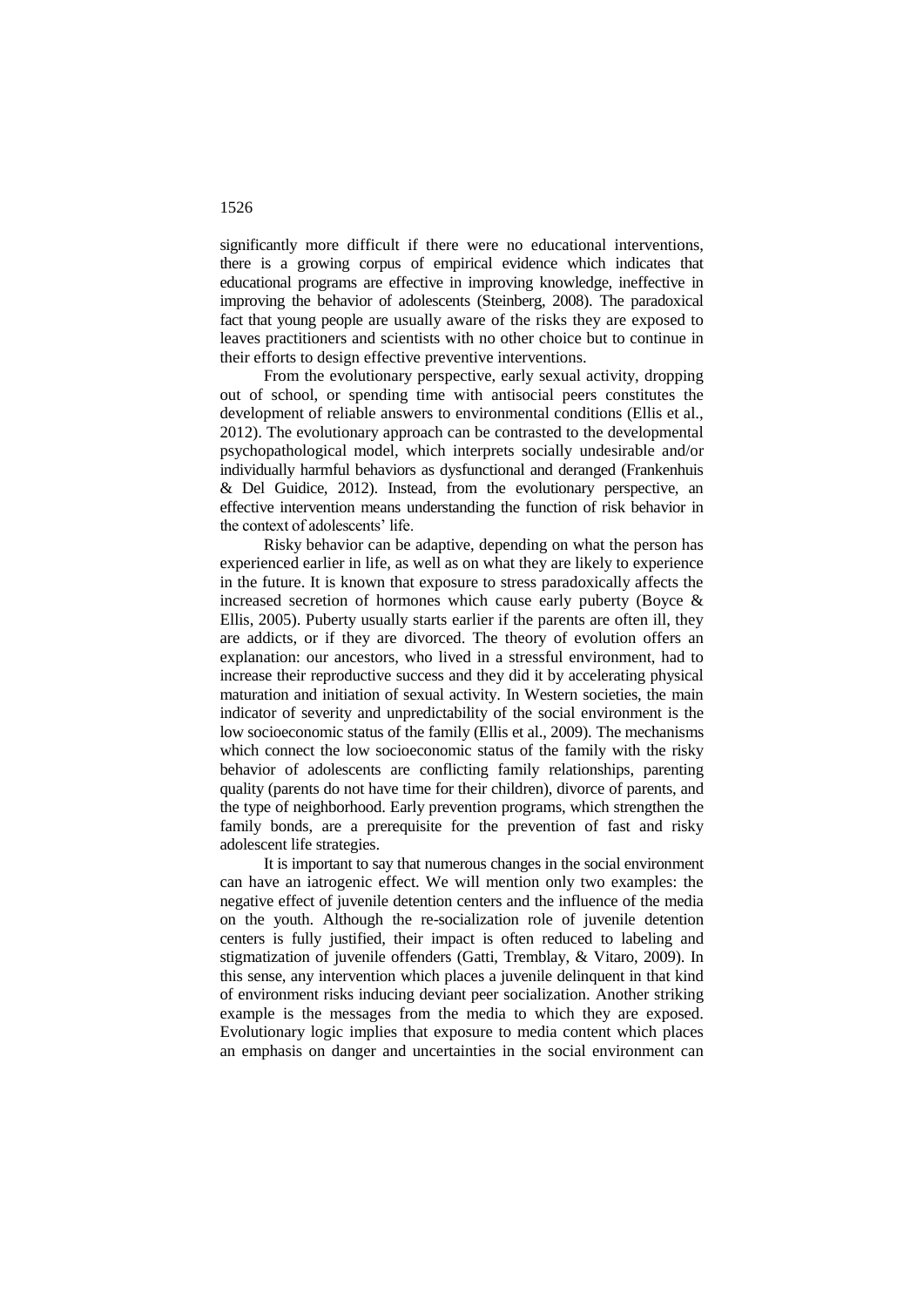influence adolescents to develop faster life strategies, which will be manifested through early sexual activity and orientation towards immediate rewards, not through investing in the future

According to the postulates of the evolutionary model of adolescence, preventive interventions must focus on the adaptive function of adolescent risk behavior. Like no other current theoretical perspective, evolutionary biology explains why adolescents do what they do. For example, it is known that aggressive behavior is an effective way to gain social status and power. Contrary to conventional stereotypes, in most cases violent pupils are more popular within the peer group and they use an appropriate balance of antisocial and prosocial behavior, which allows them to be dominant (Popadić, 2009). Some authors point out that the youth who are not prone to antisocial behavior during the adolescent period, start to behave in the same way as their delinquent peers in order to gain a prestigious position in the group (Moffitt, 1993). This hypothesis is supported by studies which show that female adolescents who use indirect aggression are more intensely involved in romantic relationships (Vaillancourt, 2013).

The effectiveness of socio-pedagogical interventions is conditioned by their congruence with the motivational tendencies of adolescents. An illustrative example is a Finnish school-violence prevention program (Kärnä, Voeten, Little, Poskiparta, Kaljonen, & Salmivalli, 2011), which is based on two basic theoretical and empirical theses: bullying is at least partially motivated by the promise of high status and power, and violent behavior is a group process and peers exert a strong influence over its sustainability in the school environment. The goal of this program is to make changes through the positive behavior of peers, which will reduce potential rewards for violent students and therefore their motivation to behave is such a way. The results of the survey, which was conducted in 78 schools, show the effectiveness of the program (Kärnä et al., 2011). On the other hand, the zero tolerance policy towards violent behavior of pupils, with no changes in the school environment, can push the students to behave antisocially outside the school.

The dominant hypothesis, based on recent neurobiological findings, is that the full maturity of the prefrontal cortex (responsible for the conscious control of behavior) is not reached until the age of thirty, which is why we cannot expect adolescents to always maintain control over their actions. One of the researchers (Dahl, 2004) uses a metaphor of a car with a turbo engine (stronger emotions and the need for excitement), which belongs to an inexperienced driver (adolescent with underdeveloped skills of self-control). However, the researchers who deal with the resilience and the positive development of the youth urge schools to put the primary focus on developing social and emotional competence of their students (Ninković, 2010). Social and emotional learning is the process through which we learn to recognize and control our emotions, to care for others, to make good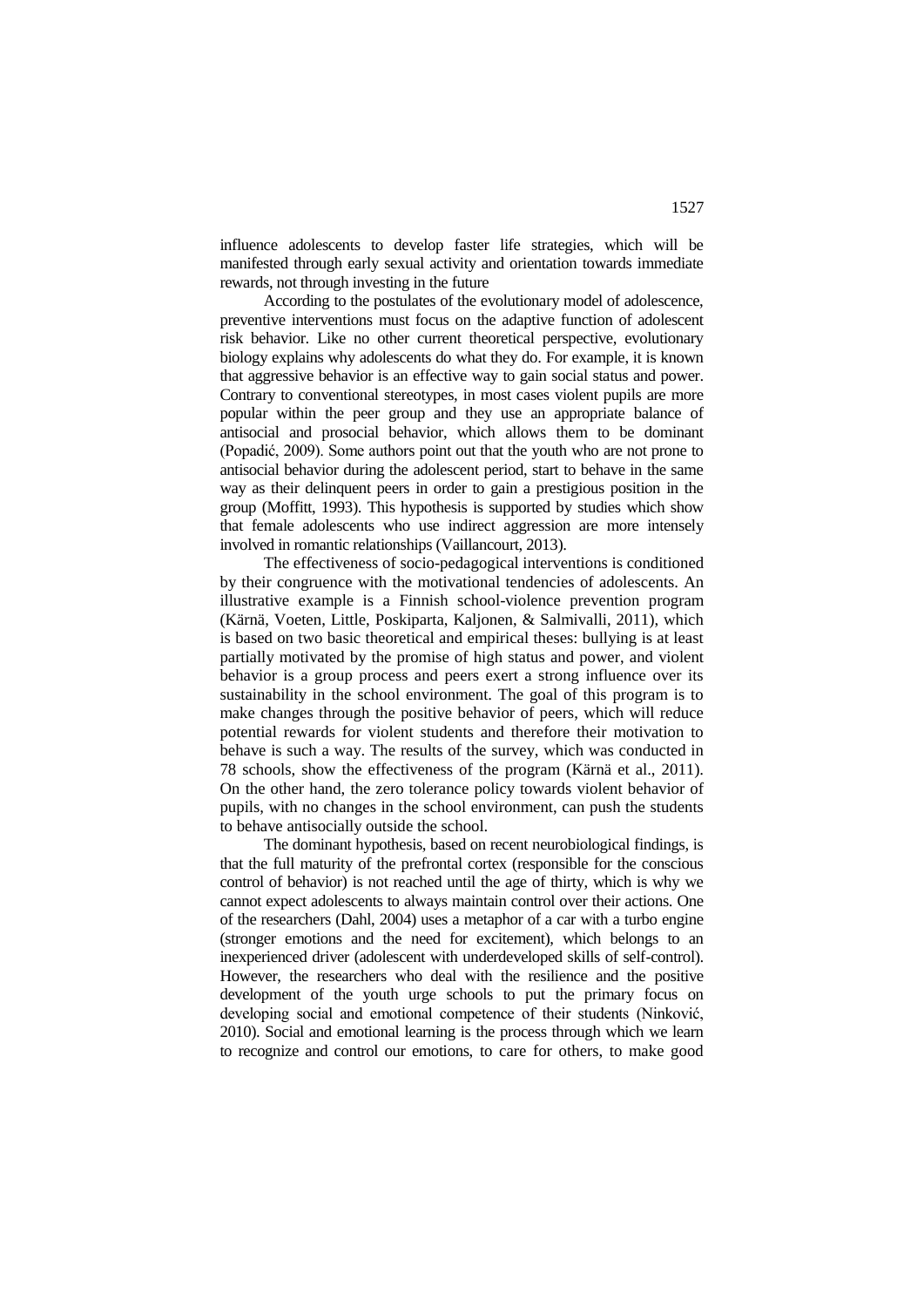decisions, to act responsibly, to develop positive relationships and to avoid negative behavior (Zins & Elias, 2007). The key abilities developing through social and emotional learning are self-awareness, social awareness, responsible decision-making, self-regulation, and relationship management. It is necessary to invest in the professional development of teachers in order to coordinate between academic, social, and emotional learning in schools.

Different theoretical and empirical perspectives provide different insights into the complexity of the phenomenology of risky behavior among young people. We believe that evolutionary biology and social neuroscience emphasize that the social behavior of the youth is caused by the reciprocal influence divided between adolescents, their biology, family, school, community, and culture. Moreover, their implicit message is that it is necessary to make the shift from the defects and pathology of individuals towards their strengths and the resources of their social environment. On the other hand, it is necessary to design better interventions, which should be based on goals and tendencies of adolescents.

#### *CONCLUSION*

Neurobiological interpretation of adolescent risk behavior was enthusiastically adopted by many scientists who continue to popularize the recent discoveries about the brain of adolescents. However, caution is advised because adults should not use the incomplete development of the adolescent brain as an explanation for everything that that they see as troubling among young people, from prolonged sleep to risky activities. In this regard, it is necessary that this two-component model of adolescent risk behavior does not become something that is set in stone.

Although the research in the field of social neuroscience has made a big step forward in describing the neurobiological processes present in the basis of social behavior of adolescents, we believe that it is not enough to create a comprehensive intervention which will lead to a more responsible adolescent behavior. Additional answers to this problem may be found in the postulates of evolutionary biology, which provide a new perspective of what is already known about adolescence, raise new questions, and offer a unique platform for the creation of potentially effective preventive interventions.

### *REFERENCES*

- Andrić, S., Kostić, T., Andrić, N., Zorić, S. (2006). *Uporedna fiziologija životinja [Comparative animal physiology]*. Novi Sad: Prirodno- matematički fakultet.
- Arnett, J. (1999). Adolescent storm and stress, reconsidered. *American Psychologist, 54* (5), 317-326. doi: [10.1037/0003-066X.54.5.317](http://psycnet.apa.org/doi/10.1037/0003-066X.54.5.317)
- Blakemoore, S. (2008). Social brain in adolescent*. Nature Reviews Neuroscience, 9*, 267- 277. doi:10.1038/nrn2353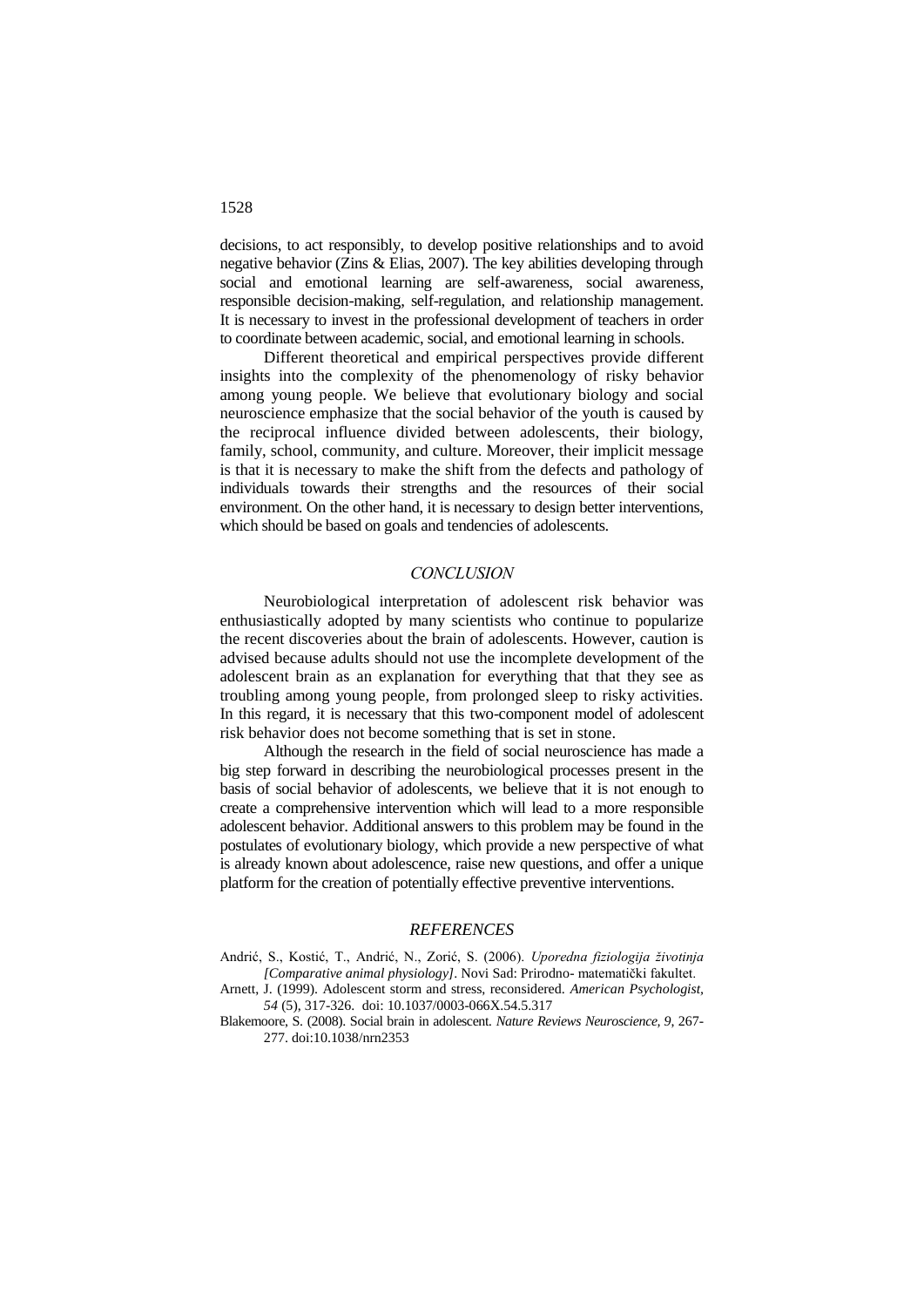- Boyce, T., Ellis, B. (2005). Biological sensitivity to context: I. an evolutionarydevelopmental theory of the origins and functions of stress reactivity. *Development and Psychopathology, 17* (2)*,* 271-301. doi: 10.1111/j.1467-8721.2008.00571.x
- Frankenhuis, W., Del Giudice, M. (2012). When do adaptive developmental mechanisms yield maladaptive outcomes? *Developmental Psychology, 48* (3), 628-642. doi: [10.1037/a0025629](http://psycnet.apa.org/doi/10.1037/a0025629)
- Dahl, R. (2004). Adolescent brain development: a period of vulnerabilities and opportunities (keynote address). *Annals of the New York Academy of Sciences, 1021,* 1-22. doi: 10.1196/annals.1308.001
- Forbes, E., Dahl, R. (2010). Pubertal development and behavior: hormonal activation of social and motivational tendencies. *Brain and Cognition, 72* (1), 66-72. DOI: 10.1016/j.bandc.2009.10.007
- Doremus-Fitzwater, T., Varlinskaya, E., & Spear, L. (2010). Motivational systems in adolescence: possible implications for age differences in substance abuse and other risk-taking behaviors. *Brain and Cognition, 72* (1), 114-123. DOI: 10.1016/j.bandc.2009.08.008
- Gatti, U., Tremblay, R., & Vitaro, F. (2009). Iatrogenic effect of juvenile justice. *Journal of Child Psychology and Psychiatry, 50* (8), 991-998. DOI: 10.1111/j.1469- 7610.2008.02057.x
- Ellis, B., Figueredo, A., Brumbach, B., & Schlomer, G. (2009). Fundamental dimensions of environmental risk: the impact of harsh versus unpredictable environments on the evolution and development of life history strategies. *Human Nature, 20*, 204- 268. DOI: 10.1007/s12110-009-9063-7
- Ellis, B., Boyce, W., Belsky, J., Bakermans-Kranenburg, M., & van Ijzendoorn, M. (2011). Differential susceptibility to the environment: An evolutionary neurodevelopmental theory. *Development and Psychopathology, 23* (1), 7-28. DOI: <http://dx.doi.org/10.1017/S0954579410000611>
- Ellis, B., Del Giudice, M., Dishion, T., Figueredo, A., Gray, P., Griskevicius, V., Hawley, P., Jacobs, J., Janee, J., Volk, A., & Wilson, D. (2012). The evolutionary basis of adolescent risk behavior: implications for science, policy, and practice. *Developmental Psychology, 48* (3), 598-623. doi: [10.1037/a0026220](http://psycnet.apa.org/doi/10.1037/a0026220)
- Kärnä, A.,Voeten, M., Little, T., Poskiparta, E., Kaljonen, A., & Salmivalli, C. (2011). A large-scale evaluation of the KiVa antibullying program: grades 4-6. *Child Developmental*, *82* (1), 311-330. DOI: 10.1111/j.1467-8624.2010.01557.x
- Kovačević, R., Kostić, T., Andrić, S., Zorić, S. (2005). *Opšta fiziologija životinja [General animal physiology]*. Novi Sad: Prirodno-matematički fakultet.
- Luna, B., Padmanabhan, A., & O'Hearn, K. (2010). What has fMRI told us about the development of cognitive control through adolescence? *Brain and Cognition, 72* (1), 101-113. DOI: 10.1016/j.bandc.2009.08.005
- Moffitt, T. (1993). Adolescence-limited and life-course-persistent antisocial behavior: a developmental taxonomy. *Psychological Review, 100* (4), 674-701. doi: [10.1037/](http://psycnet.apa.org/doi/10.1037/0033-295X.100.4.674) [0033-295X.100.4.674](http://psycnet.apa.org/doi/10.1037/0033-295X.100.4.674)
- Nešić, M., Kostić, J., Nešić, V., Čičević, S. (2013). Neurobiologija adolescencije [Neurobiology of adolescence]. In B. Dimitrijević (ed.), *Humanizacija univerziteta* (pp. 281-297). Niš: Filozofski fakultet u Nišu.
- Ninković, S. (2011). Izazovi socijalnopedagoške delatnosti u školi [The challenges for the future of social-pedagogical activity in school]. *Pedagoška stvarnost, 57*  (5-6), 528-538.
- Popadić, D. (2009). *Nasilje u školama [Bullying in schools]*. Beograd: Institut za psihologiju Filozofskog fakulteta u Beogradu.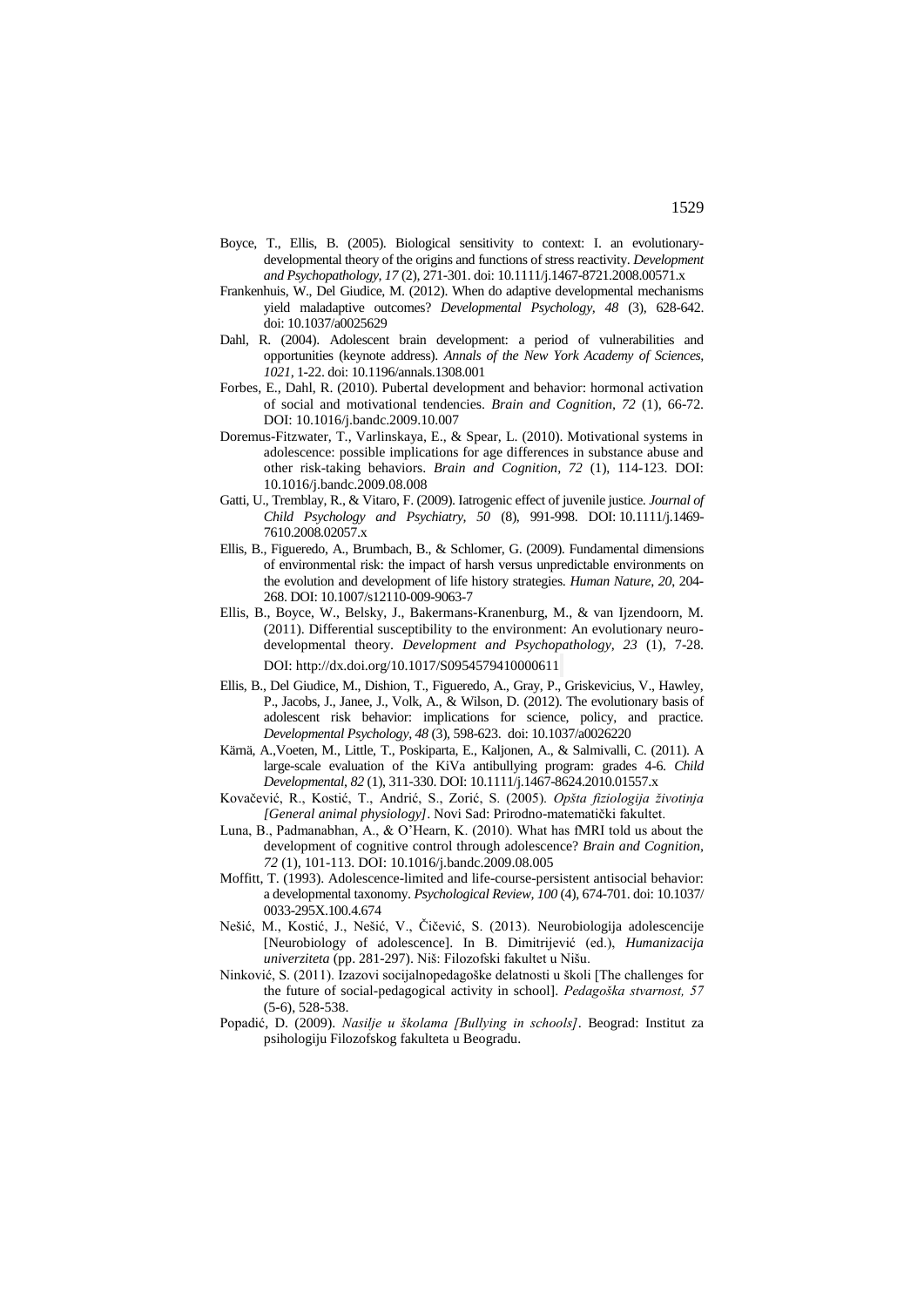- Reyna, V., Farley, F. (2006). Risk and rationality in adolescent decision making: implication for theory, practice and public policy. *Psychological Science in the Public Interest, 71* (1), 1-44. doi: 10.1111/j.1529-1006.2006.00026.x
- Somerville, L., Jones, R., & Casey, B. (2010). A time of change: behavioral and neural correlates of adolescent sensitivity of appetitive and aversive environmental cues. *Brain and Cognition, 72* (1), 124-133. DOI: 10.1016/j.bandc.2009.07.003
- Spear, L. (2000). The adolescent brain and-age related behavioral manifestations. *Neuroscience and Biobehavioral Reviews, 24*, 417-463. DOI: 10.1016/S0149- 7634(00)00014-2
- Steinberg L., Morris A. (2001). Adolescent development. *[Journal of Cognitive](http://www.ingentaconnect.com/content/springer/jcep)  [Education and Psychology](http://www.ingentaconnect.com/content/springer/jcep)*, *2* (1), 55-87. DOI**:** http://dx.doi.org/10.1891/ 194589501787383444

Steinberg, L. (2008). A social neuroscience perspective on adolescent risk-taking.

- Vaillancourt, T. (2013). Do human females use indirect aggression as an intrasexual competition strategy? *Philosphical Transaction of the Royal Society B.*, *368* (1631), 1-7. doi:10.1098/rstb.2013.0080
- Uljarević, M., Nešić, M. (2008). Uloga pojedinih struktura mozga u percepciji i ekspresijiemocija [Functions of certain brain structures in the perception and expression of emotion]. *Godišnjak za psihologiju, 5* (6-7), 41-61.
- Zins, J., Elias, M. (2007). Social-emotional learning: promoting the developments of all students. *Journal of Educational and Psychological Consultation, 17* (2-3), 233-255. DOI: 10.1080/10474410701413152.

## **ЕВОЛУЦИОНО-НЕУРОРАЗВОЈНЕ ОСНОВЕ РИЗИЧНОГ ПОНАШАЊА МЛАДИХ: СОЦИЈАЛНОПЕДАГОШКЕ ИМПЛИКАЦИЈЕ**

#### **Стефан Нинковић<sup>1</sup> , Тихомир Лазаревић<sup>2</sup>**

<sup>1</sup>Универзитет у Новом Саду, Филозофски факултет, Департман за педагогију, Нови Сад, Србија

<sup>2</sup>Универзитет у Новом Саду, Природно-математички факултет, Департман за биологију и екологију, Нови Сад, Србија

#### **Резиме**

Рад анализира различите теоријске приступе проблему ризичног понашања младих. Аутори констатују да је неуспех већине досадашњих програма превенције, заснованих на стереотипној претпоставци да су адолесценти ирационални и непромишљени, условио нова концептуална и практична разматрања тог питања. У супротности са таквом позицијом, еволуциона биологија и социјална неуронаука се према социјалном понашању младих одређује на суптилнији начин, апострофирајући чињеницу да су адолесценти обично свесни ризика и потенцијално штетних последица својих поступака, али му ипак прибегавају и због тога не брину превише.

Адолесценција је период који карактеришу различите понашајне промене које обликују младу особу све до момента када она улази у свет одраслих, зрелих људи. Ову животну фазу одликују чести конфликти са родитељима, борба за статус у друштву, тенденција за привлачење партнера, а све то углавном на начин који подразумева неки вид ризика. Очито је да, чак и тако буран период у